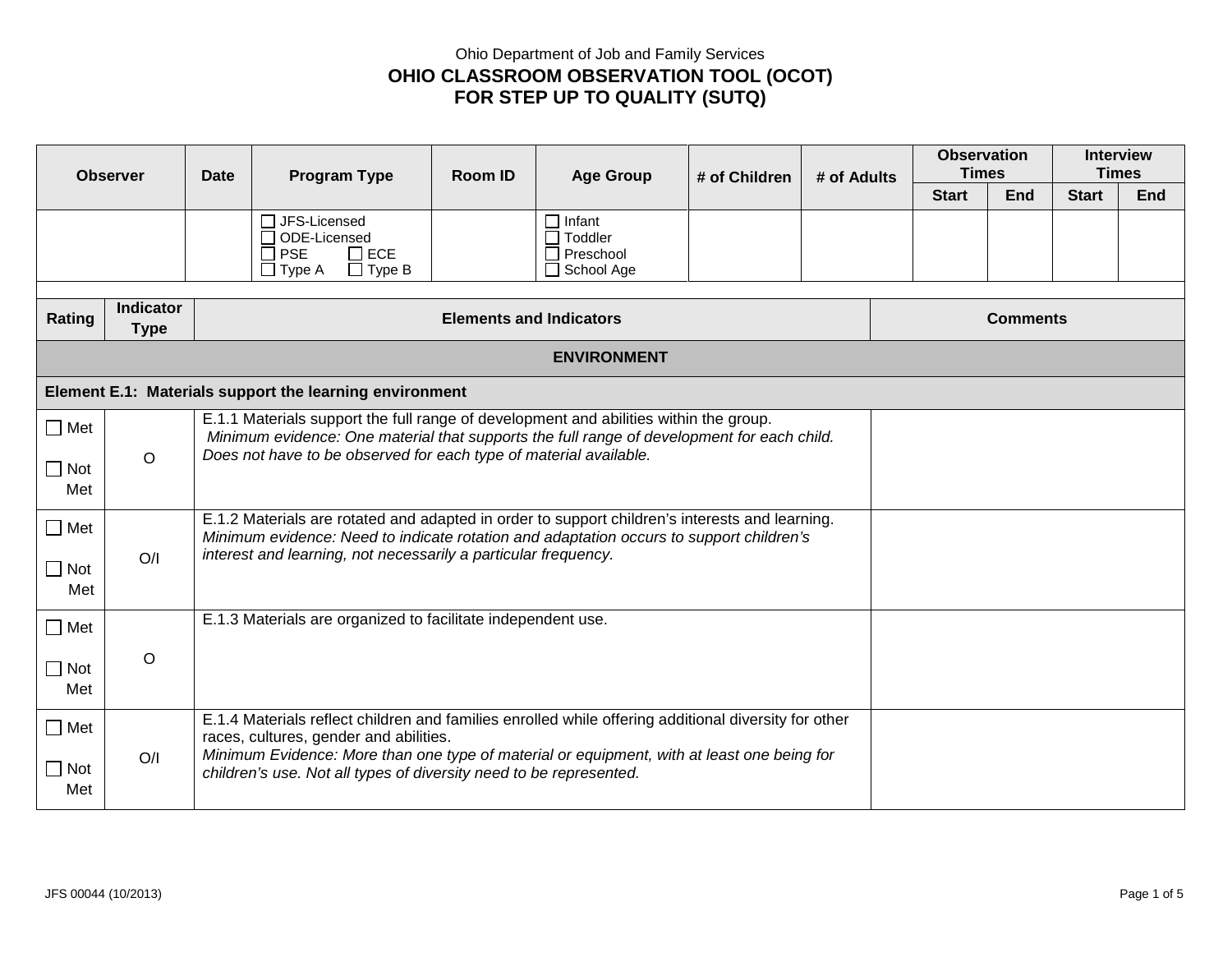| $\square$ Met<br>$\Box$ Not<br>Met                                      | O/I         | E.1.5 Materials can be used in a variety of ways to promote open-ended and creative play.<br>Minimum Evidence: At least once, a child has an opportunity to use materials in open-ended or<br>creative way. |  |  |
|-------------------------------------------------------------------------|-------------|-------------------------------------------------------------------------------------------------------------------------------------------------------------------------------------------------------------|--|--|
|                                                                         |             | Element E.2: Intentional organization of the environment supports learning and development                                                                                                                  |  |  |
| $\Box$ Met                                                              |             | E.2.1 Space and furnishings are appropriately sized for the age and needs of the group served.                                                                                                              |  |  |
| $\Box$ Not<br>Met                                                       | $\circ$     |                                                                                                                                                                                                             |  |  |
| $\square$ Met                                                           |             | E.2.2 Unobstructed and clearly defined traffic patterns support children moving throughout the<br>space without disrupting others' activities.                                                              |  |  |
| $\Box$ Not<br>Met                                                       | $\circ$     |                                                                                                                                                                                                             |  |  |
| $\square$ Met                                                           |             | E.2.3 The environment allows for quiet, individual or 2-child spaces, and a whole group area.                                                                                                               |  |  |
| $\Box$ Not<br>Met                                                       | $\circ$     |                                                                                                                                                                                                             |  |  |
| $\Box$ Met                                                              |             | E.2.4 Designated and accessible space provides for the storage of children's personal items and<br>allows for independent use, depending on the needs and abilities of the children.                        |  |  |
| $\Box$ Not<br>Met                                                       | $\circ$     |                                                                                                                                                                                                             |  |  |
| $\square$ Met                                                           |             | E.2.5. Materials for planned activities are readily available to the teacher to ensure or promote<br>efficient implementation and minimize wait time for children.                                          |  |  |
| $\Box$ Not<br>Met                                                       | $\circ$     | Note: This element is measuring the availability of the materials, not the quality of the<br>implementation of the activity associated with the materials.                                                  |  |  |
| Element E.3: The schedule and routines support learning and development |             |                                                                                                                                                                                                             |  |  |
| $\square$ Met                                                           |             | E.3.1 Activities are balanced and include both child and teacher initiated activities as well as<br>planned and free choice activities/experiences.                                                         |  |  |
| $\Box$ Not<br>Met                                                       | $\mathsf O$ |                                                                                                                                                                                                             |  |  |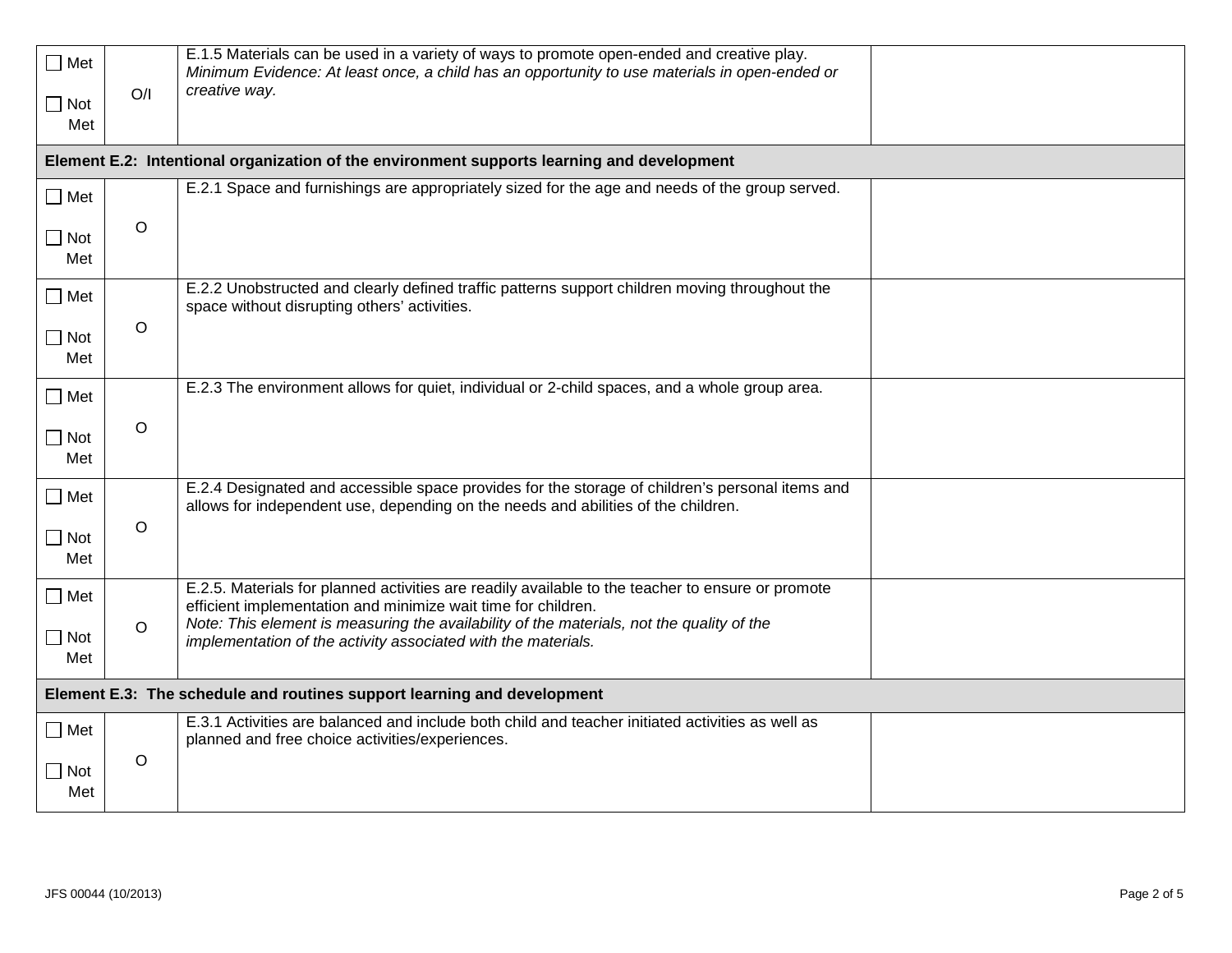| $\Box$ Met          |         | E.3.2 Care giving routines and personal care tasks are predictable and relaxed.                                                                                                  |  |  |  |
|---------------------|---------|----------------------------------------------------------------------------------------------------------------------------------------------------------------------------------|--|--|--|
| $\Box$ Not<br>Met   | $\circ$ |                                                                                                                                                                                  |  |  |  |
| $\Box$ Met          |         | E.3.3 Routine transitions are supported through verbal and/or non-verbal cues and are<br>implemented quickly and effectively.                                                    |  |  |  |
| $\Box$ Not<br>Met   | $\circ$ |                                                                                                                                                                                  |  |  |  |
| $\square$ Met       |         | E.3.4 Schedule is familiar, predictable, and age appropriate while allowing for flexibility to<br>accommodate children's needs and interests.                                    |  |  |  |
| $\Box$ Not<br>Met   | $\circ$ |                                                                                                                                                                                  |  |  |  |
|                     |         | Element E.4: The curriculum is integrated into the learning environment                                                                                                          |  |  |  |
| $\Box$ Met          |         | E.4.1 Evidence displayed demonstrates a connection to the curriculum.                                                                                                            |  |  |  |
| $\Box$ Not<br>Met   | O/I     |                                                                                                                                                                                  |  |  |  |
| $\square$ Met       |         | E.4.2 Developmentally appropriate activities are implemented in the classroom which actively<br>engage children and support the development, interest and/or needs of the group. |  |  |  |
| $\Box$ Not<br>Met   | $\circ$ |                                                                                                                                                                                  |  |  |  |
| $\square$ Met       |         | E.4.3 The daily plan of activities is developed by the teacher(s) responsible for the group and it<br>demonstrates how activities support curriculum implementation.             |  |  |  |
| $\Box$ Not<br>Met   | O/I     |                                                                                                                                                                                  |  |  |  |
| <b>INTERACTIONS</b> |         |                                                                                                                                                                                  |  |  |  |
|                     |         | Element I.1: Staff are responsive to children                                                                                                                                    |  |  |  |
| $\Box$ Met          |         | 1.1.1 Staff respond to children consistently in a warm, encouraging manner.                                                                                                      |  |  |  |
| $\Box$ Not<br>Met   | $\circ$ |                                                                                                                                                                                  |  |  |  |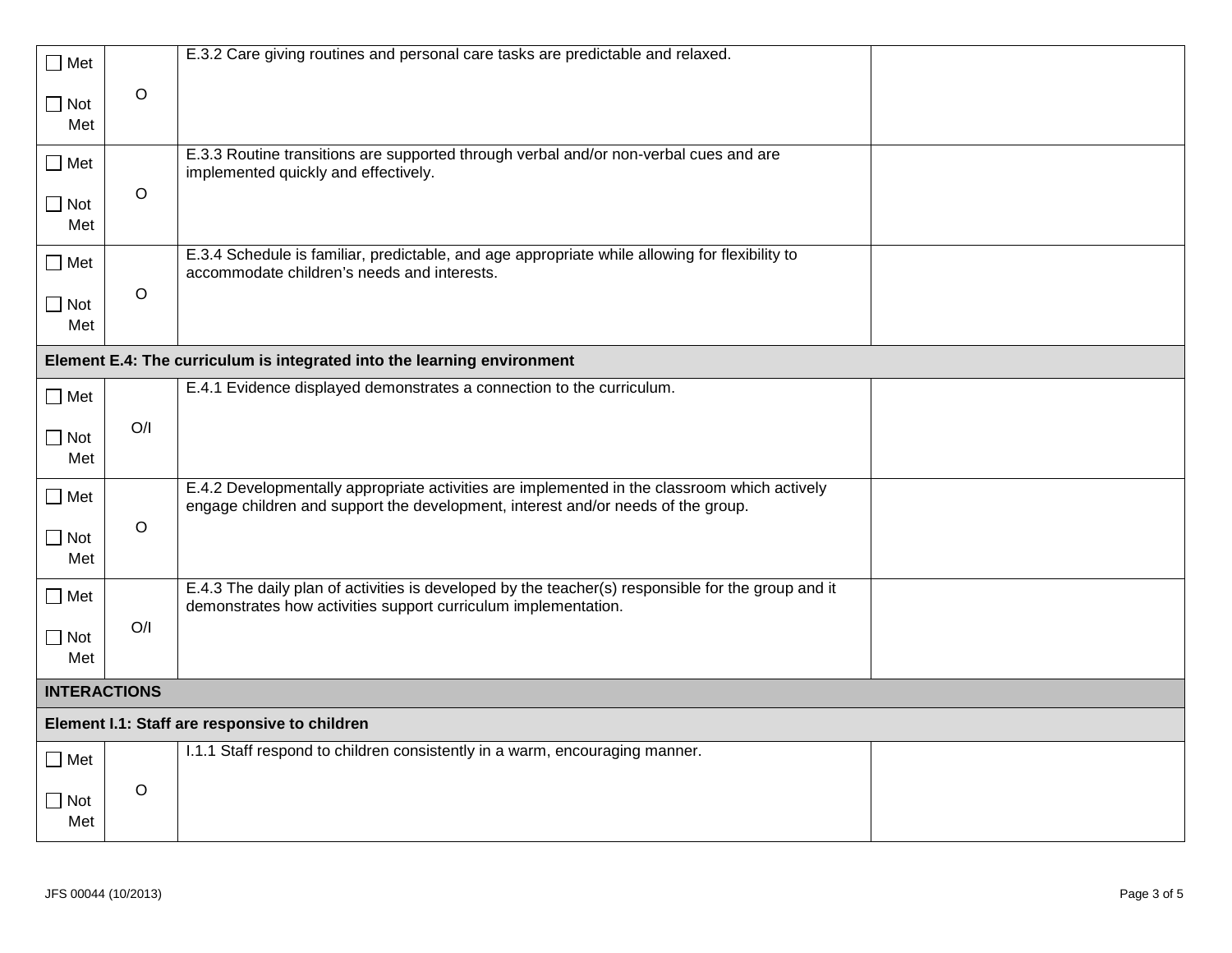| $\Box$ Met<br>$\Box$ Not | $\circ$ | I.1.2 Staff acknowledge children's needs in a consistent manner, even when the staff person is<br>not immediately able to meet those needs. |
|--------------------------|---------|---------------------------------------------------------------------------------------------------------------------------------------------|
| Met                      |         |                                                                                                                                             |
| $\Box$ Met               |         | I.1.3 Staff acknowledge and validate children's emotions and feelings.                                                                      |
| $\Box$ Not<br>Met        | $\circ$ |                                                                                                                                             |
|                          |         | Element I.2: Staff support children's learning by using varied instructional strategies                                                     |
| $\Box$ Met               |         | I.2.1 Staff support and encourage children's exploration of materials.                                                                      |
| $\Box$ Not<br>Met        | $\circ$ |                                                                                                                                             |
| $\Box$ Met               |         | I.2.2 Staff identify and extend activities based on each child's level of participation and interest.                                       |
| $\Box$ Not<br>Met        | $\circ$ |                                                                                                                                             |
| $\Box$ Met               |         | I.2.3 Staff use a variety of instructional methods to facilitate learning.                                                                  |
| $\Box$ Not<br>Met        | $\circ$ |                                                                                                                                             |
| $\Box$ Met               |         | I.2.4 Staff extend learning opportunities through the effective use of questioning, listening, and<br>responding.                           |
| $\Box$ Not<br>Met        | $\circ$ |                                                                                                                                             |